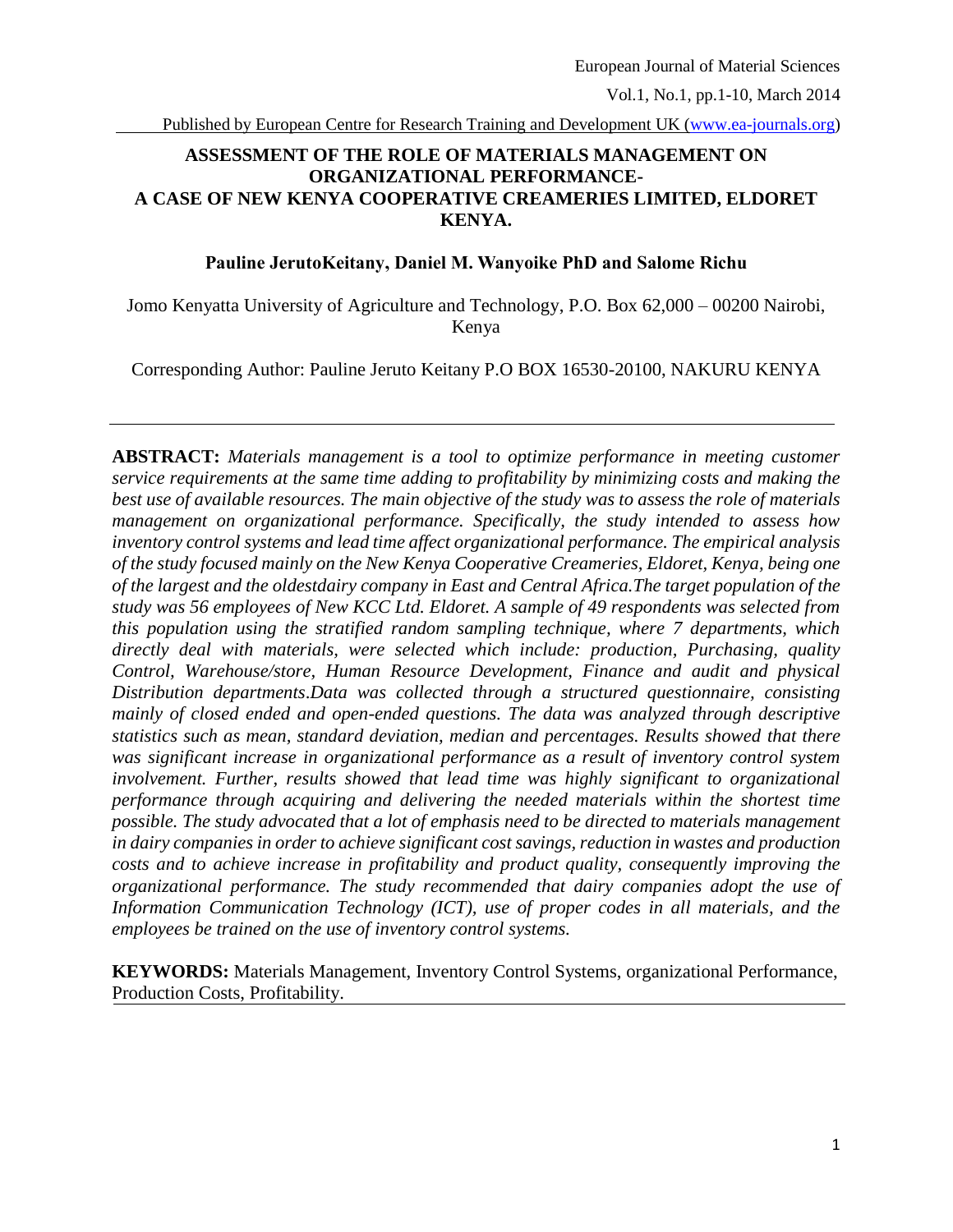#### Published by European Centre for Research Training and Development UK [\(www.ea-journals.org\)](http://www.ea-journals.org/)

## **INTRODUCTION**

In the earlier years, materials management was treated as a cost Centre since purchasing department was spending money on materials, while store washolding huge inventory of materials,blocking money and space(Ramakrishna, 2005). However, with the process of liberation and opening up of global economy,there has been a drastic change in the business environment,resulting in manufacturing organizations exposed to intense competition in marketplace.In Kenya for instance, materials constitute a major cost component for any industry. Sturkhart (2007), states that the total cost of installed materials or value of materials may be 60% or more. In many cases,the cost of materials exceeds 50% of the total cost of goods produced. Such a large investment requires considerable planning and control so as to minimize wastage which invariably affects the performance of the organization (Ramakrishna,2005).

Majority of the companies attain significant savings from effective materials management,which amounts between 50%-60% of total costs (Song *et al.,* 2006). Effective management of materials can lead to a reduction in cost,resulting in a significant saving. A potential 6% saving on total cost through effective material management is achievable (Bell &Sturkhart, 1987),The various types of materials to be managed in any organization include purchased materials, work-in-progress (WIP), materials and finished goods (Banjoko, 2009). Ogbadu(2009), identified basic price, purchasing cost, marketing cost, obsolescence and wastages as the various costs involved in these materials. Thus, the management of these materials so as to reduce the costs associated is what it is referredto as material management. Previous researches(Whyback& William, 1986; Evan*et al.,*1987; Ramakrishna,2005;Ogbadu, 2009;Ondiek, 2009)have shown that materials account for more than 50% percent of the annual turnover in manufacturing firms. This shows clearly that priority should be given to management of materials in organizations to avoid unnecessary costs. Kenyan production and manufacturing firms, and specifically businesses in the dairy sector are facing competition in the current markets which has led to the need for coming up with better ways and strategies of managing material resources hence eliminating wastage in the value chain and thus enhancing organizational performance.Kenya Cooperative Creameries was mismanaged until it collapsed in the 1990s.

According to a survey carried out byMutwol (2013), on the impact of the collapse of KCC, it was found that the sector have suffered so much over the past years due to lack of adequate commitment to timely funding of materials procurement,poor material planning, poor inventory control, purchasing problems, quality control problems; stores control problems, material movement and even surplus disposal problems. Therefore, this study became inevitable in view of the developing and changing nature of the Kenyan economy given the nature of the environment: Economic, Political, changes in technological environment, government regulations, multiple taxation, environmental degradation and reduction in quality of raw materials as aresult of re-cycling and stiffer competition. Thus materials management should no longer be viewed as a drain-pipe, but as a serious stabilizing and economic growth potential factor. Unfortunately, few studies exist yet on the role of Materials Management on Organizational Performance and therefore the study attempts to fill this knowledge gap.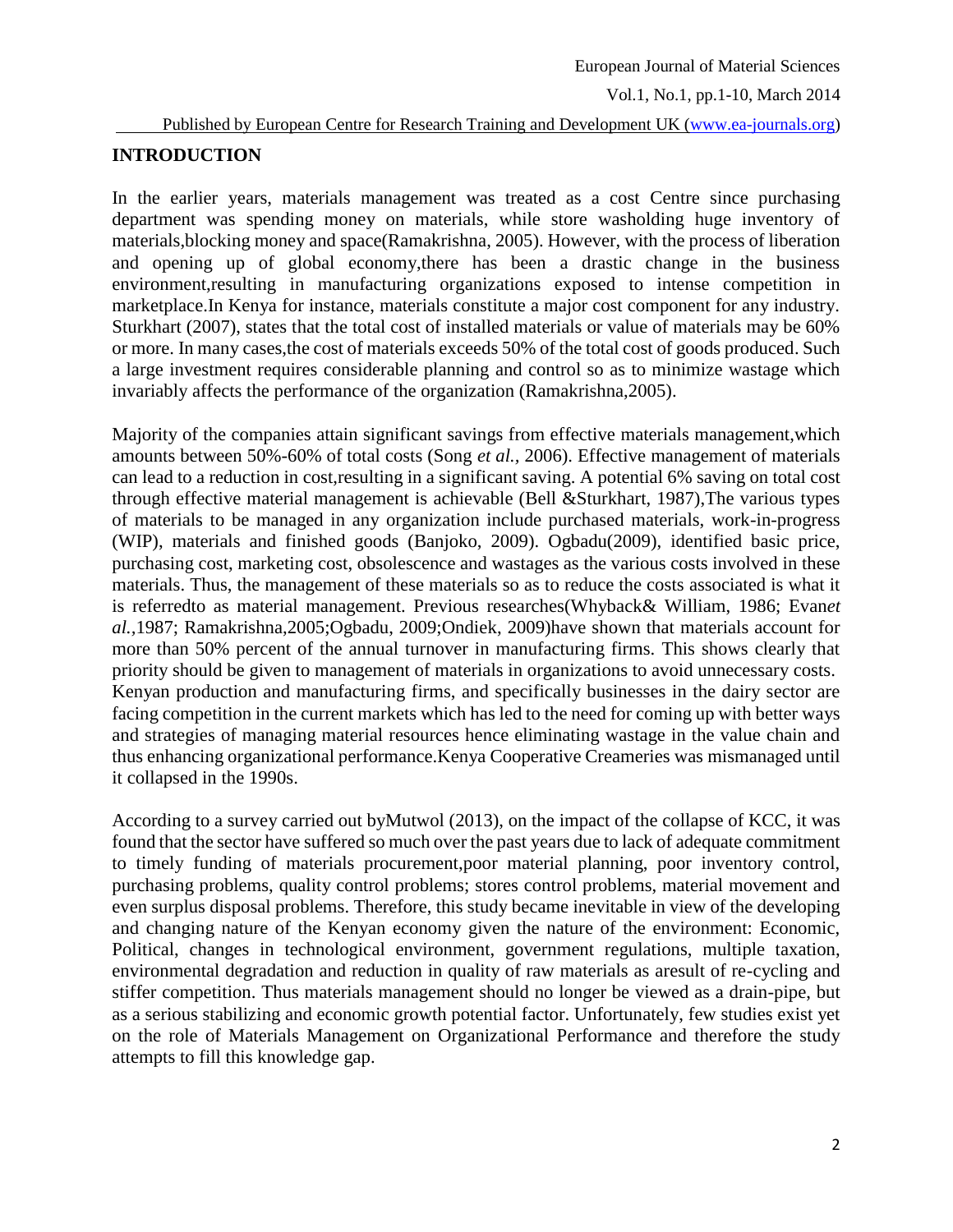#### Published by European Centre for Research Training and Development UK [\(www.ea-journals.org\)](http://www.ea-journals.org/)

### **LITERATURE REVIEW**

### **Theoretical Background**

Barker (1989), identified five key functionalareas that materials management cuts across which include purchasing, production and inventory control, quality control, storage and warehousing and physical distribution. Other literatures(Donald, 1975; Why bark& William,1986; Linton *et al.,*2007)expanded the areas to include forecasting demand and quantity materials requirements, good supplier and customer relationship, indigenous source of supply for foreign materials,developing skills of workers in material management,improved departmental efficiency and research and development(R&D) in material management. These activities are managed by the material management department. Selection of personnel for marketing, purchasing, inventory control, stores management and materials handling and their training and placement is also to be seen by the materials management department.

Materials are the lifeblood and heart of any manufacturing system and noorganization can operatewithout them. They must be made available at the right price,at the right quantity,in the right quality in the right place and at the right time in order to co-ordinate and schedule the production activity in an integrative way for an industrial undertaking. A manufacturing firm will remain shaky if materials are under stocked, overstocked, or in any way poorly managed (Banjoko,2000).

According to Navon&Berkovich (2006), the main logistic responsibility in any organization is to formulate master programme for the timely provision of materials, components and work- inprogress. Stevenson (2001), explained that logistics, including materials and goods flowing in and out of a production facility as well as its internal handling has become very important to an organization to acquire competitive advantages, as the company's struggle to deliver the right product at the correct place and time. The main aim is to actually promote, with low cost, a flow whose velocity allows the execution of manufacturing process with expected satisfaction level. Bowersox&Closs (2002), articulated that improvement in continuity of supplies with reduced lead times, will lead to improvement in cooperation and will also enhance cooperation's and communications with reduced duplication of efforts, reduction in material costs and improvement in quality control, which are the main benefits of materials management

#### **Concept of Materials Management**

Materials Management is a tool to optimize performance in meeting customer service requirements at the same time adding to profitability by minimizing costs and making the best use of available resources. The basic objective of Materials Management as explained by Banjoko (2000) and Jacobs et al.,(2009), is to ensure that the right item is bought and made available to the manufacturing operations at the right time, at the right place and at the lowest possible cost.

According to wild (1995), materials management is a concept which brings together the responsibility for determining the manufacturing requirement that is scheduling the manufacturing processes and procuring, storing and dispensing materials (wild, 1995; Ondiek, 2009). An integrated approach to material management defines it as the function responsible for the coordination of planning, sourcing, purchasing, moving, storing and controlling materials in an optimum manner so as to provide a predetermined service to the customer at a minimum cost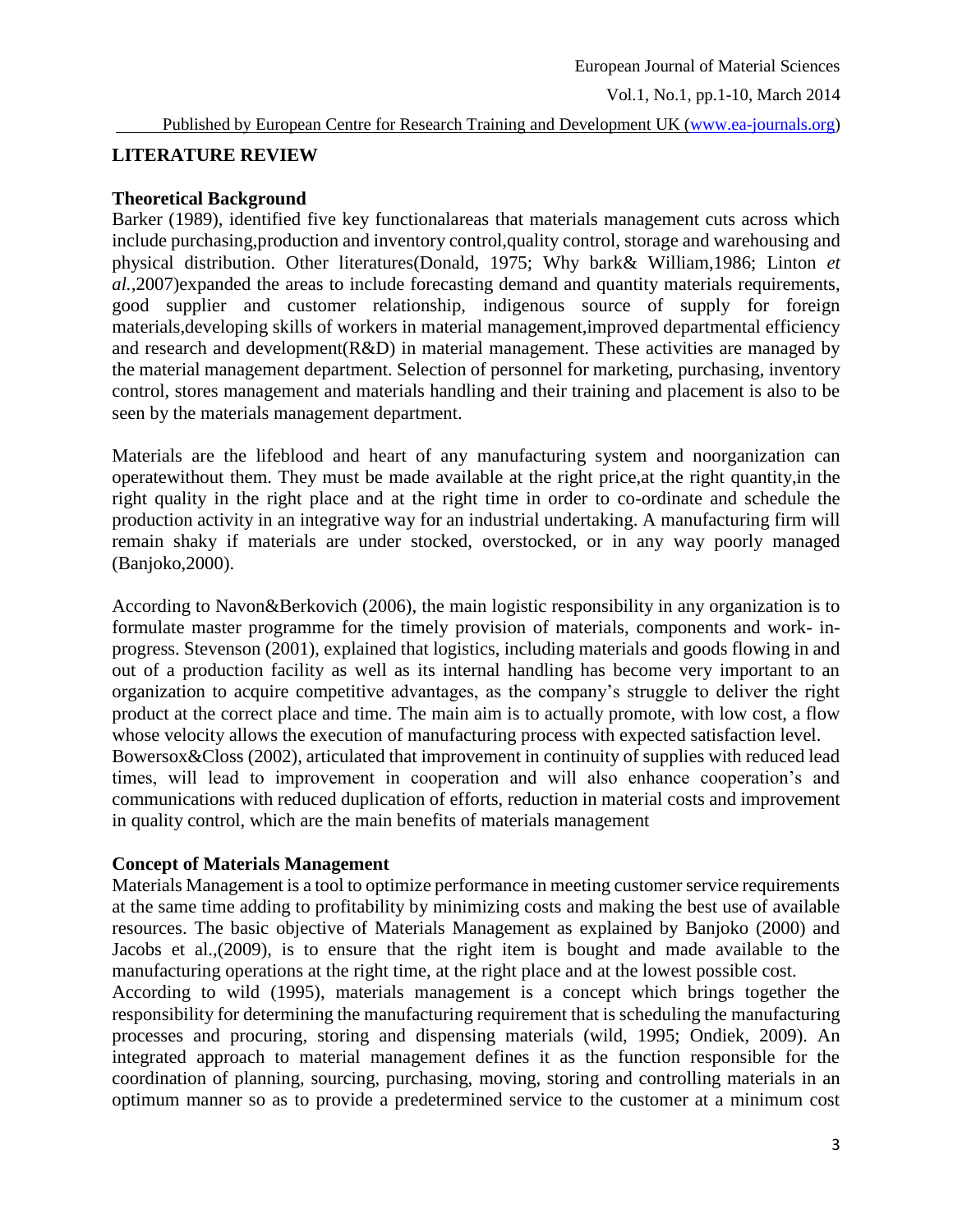European Journal of Material Sciences

Vol.1, No.1, pp.1-10, March 2014

Published by European Centre for Research Training and Development UK [\(www.ea-journals.org\)](http://www.ea-journals.org/)

(Ramakrishna, 2005; Gopalakrishna&Sundaresan, 2006). These definitions provide the scope of materials management which includes materials requirements planning (MRP), decision on purchasing, procurement of materials, inventory management, staffing, stores and warehouse management, production and distribution of finished goods at minimum cost at due time (Osotimehin, 2006; Monday 2008; Ogbadu, 2009).

Chase et al.,(2009), explained the concept of materials management brings in the total systems approach to managing the entire flow of information, materials and services from raw materials suppliers through factories and warehouses to the end user/customer. The study further confirmed that a firm's success depends on how they manage their materials effectively. They indicate that it is important to monitor inventory at each stage because it ties up resources. Therefore, effective materials management is fundamental to the survival of business, industry and economy.

### **METHODOLOGY**

The study relied on primary data, collected through structured questionnaire from a case study of New KCC Ltd. Eldoret. A Case study approach was adopted since it successfully enhances the understanding of complex issues and can further anchor what has been previously known, while overemphasizing detailed contextual analyses of limited conditions and their relationships (Dooley, 2002). The New KCC is an integral part of the Kenyan Manufacturing sector with an outstanding reputation as the largest dairy company in Africa and the oldest in East and Central Africa, having been founded in 1925 by European farmers. The company sells fresh milk products and its products are used by the whole family for meals, snacks and calcium-filled drinks. The products range is targeted at market segments across the board, from the upper and middle to the lower income markets. New KCC has also developed export channels for its products especially in the East African Community (EAC) and Common Market for Eastern and Southern Africa (COMESA).Over the years, its production capacity has grown and it presently has 9 creameries, over 9 cooling and collection centres and 6 sales depots. New KCC's vision is to be the preferred dairy of international standing, providing high quality products. New KCC's focus has always been on quality. Consumers have become more health conscious and more educated about what they consume, which has led to the introduction of low fat and standard milk variants. New KCC strives to make its brands more attractive through packaging designs and convenience. It has various small stock keeping units (SKUs) for each brand to give consumers a choice to suit each pocket. The company's distribution system ensures that its products are available in small shops all over the country.

The study employed stratified random sampling technique and Production, Purchasing, quality Control, Warehouse/store, Human Resource Development, Finance and audit and physical Distribution departments were selected since they deal directly with materials. The population of these 7 departments was 56. The sample size was determined using Yamane (1967) Formula:

$$
n = \frac{N}{1 + N.e2}
$$

Where N is the Population size, n is the Sample size and e is the Level of precision. Applying 5% error margin, the sample size for the study was 49 members of staff.

The study employed descriptive and inferential statistics to show the relationship between inventory control systems and lead time on organizational performance in the company. The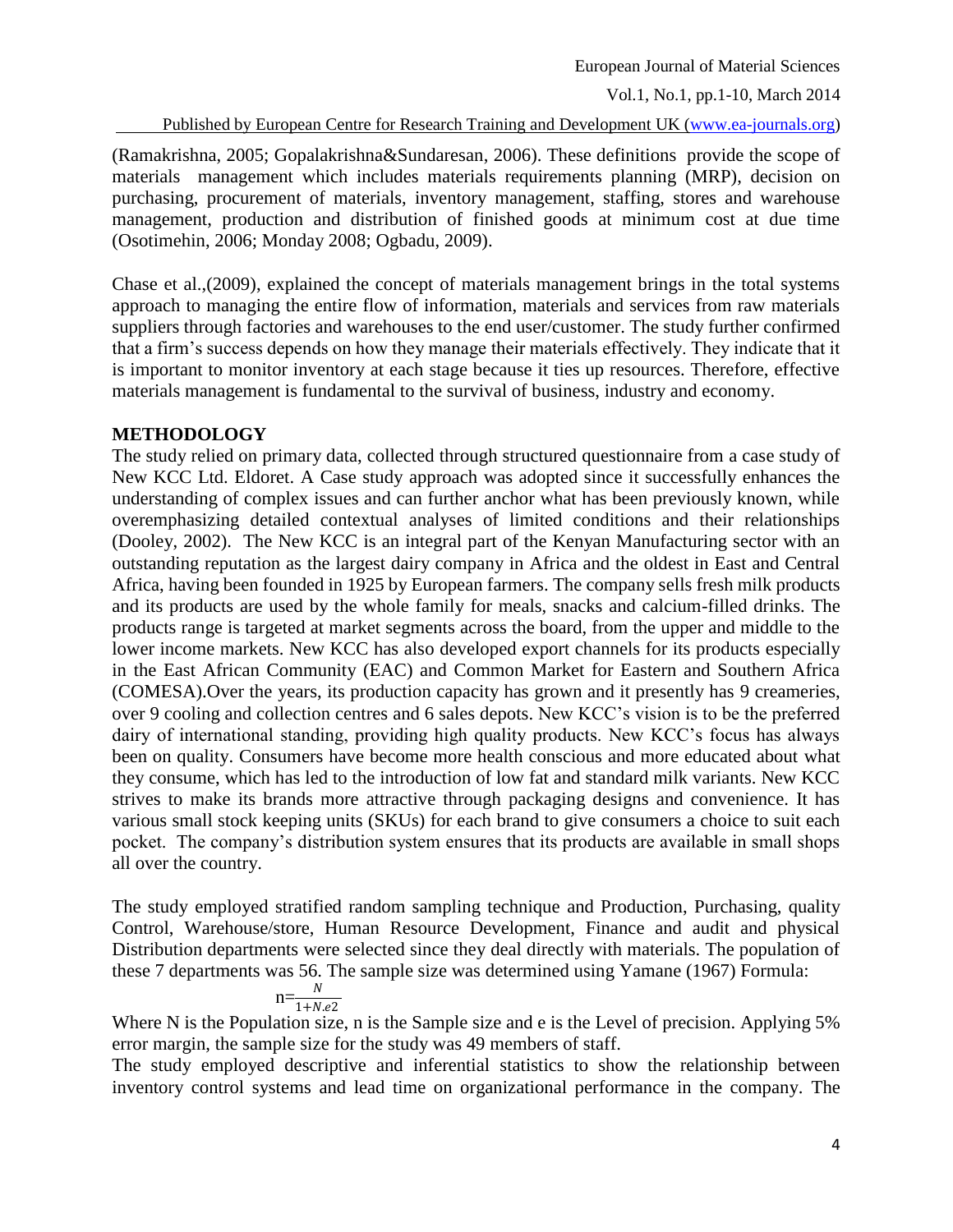Published by European Centre for Research Training and Development UK [\(www.ea-journals.org\)](http://www.ea-journals.org/)

descriptive statistics include percentages, mean and standard deviation, while inferential statistics was correlation analysis.

## **RESULTS AND DISCUSSIONS**

Out of a total of fifty six (56) copies of the questionnaire that were administered to the staff of the materials related departments as stipulated in the methodology, 49 copies were correctly filled and returned resulting in a high response rate of 88%. The analysis of this study was based on the retrieved copies of the questionnaire.

## **Inventory Control System- Degree of Involvement**

The study sought to assess the following: the degree of involvement of different inventory control systems; the effects of inventory control systems on organizational performance and effects of lead time on organizational performance. Inventory control systems are the most important function of materials management and it forms the nerve centre in any organization (Ramakrishna, 2005). An inventory control system is a system that encompasses all aspects of managing a company's inventories; purchasing, shipping, receiving, tracking, warehousing and storage, turnover, and reordering. Using that definition, the respondents were required to respond to the statements as it implied to the organization.

The respondents were to assess the degree of involvement in inventory control systems on a likert scale of very high involvement, high involvement, indifferent, low involvement and very low involvement. Based on the interview, the company operates Just-In-Time, Lot-for-Lot, Buffer Stock, Material Requirement Planning(MRP), Electronic Data Interchange (EDI), Enterprise Resource Planning (ERP), ABC Analysis and Intelligence Resource Planning as shown in Table 1.

| <b>Degree of Involvement</b>          |    | <b>Mean</b> | <b>Std. Deviation</b> |  |
|---------------------------------------|----|-------------|-----------------------|--|
| Just-In-Time                          | 49 | 1.65        | .87                   |  |
| Lot-for-Lot                           | 49 | 2.39        | 1.11                  |  |
| <b>Buffer Stock</b>                   | 49 | 2.50        | 1.29                  |  |
| Material Requirement Planning (MRP)   | 49 | 2.16        | 1.15                  |  |
| Electronic Data Interchange (EDI)     | 49 | 2.30        | 1.21                  |  |
| Enterprise Resource Planning (ERP)    | 49 | 1.91        | 1.09                  |  |
| <b>ABC</b> Analysis                   | 49 | 2.63        | 1.38                  |  |
| <b>Intelligence Resource Planning</b> | 49 | 2.06        | 1.07                  |  |
|                                       |    |             |                       |  |
|                                       |    |             |                       |  |

| Table 1: | <b>Inventory Control System- Degree of Involvement</b> |  |
|----------|--------------------------------------------------------|--|
|----------|--------------------------------------------------------|--|

The analysis of the study showed that there was high involvement of JIT in materials management (1.65) and ERP (1.91). Mean responses also showed that there was high involvement of MRP  $(2.16)$ , IRP  $(2.06)$ , EDI  $(2.30)$  and Lot for Lot  $(2.39)$ . The degree of involvement of inventory control systems on organizational performance with means lower than 2.5 implies that the respondents highly involve inventory control systems in their organization. This trend is in agreement with those found in the literature. Further, and by a way of average, the research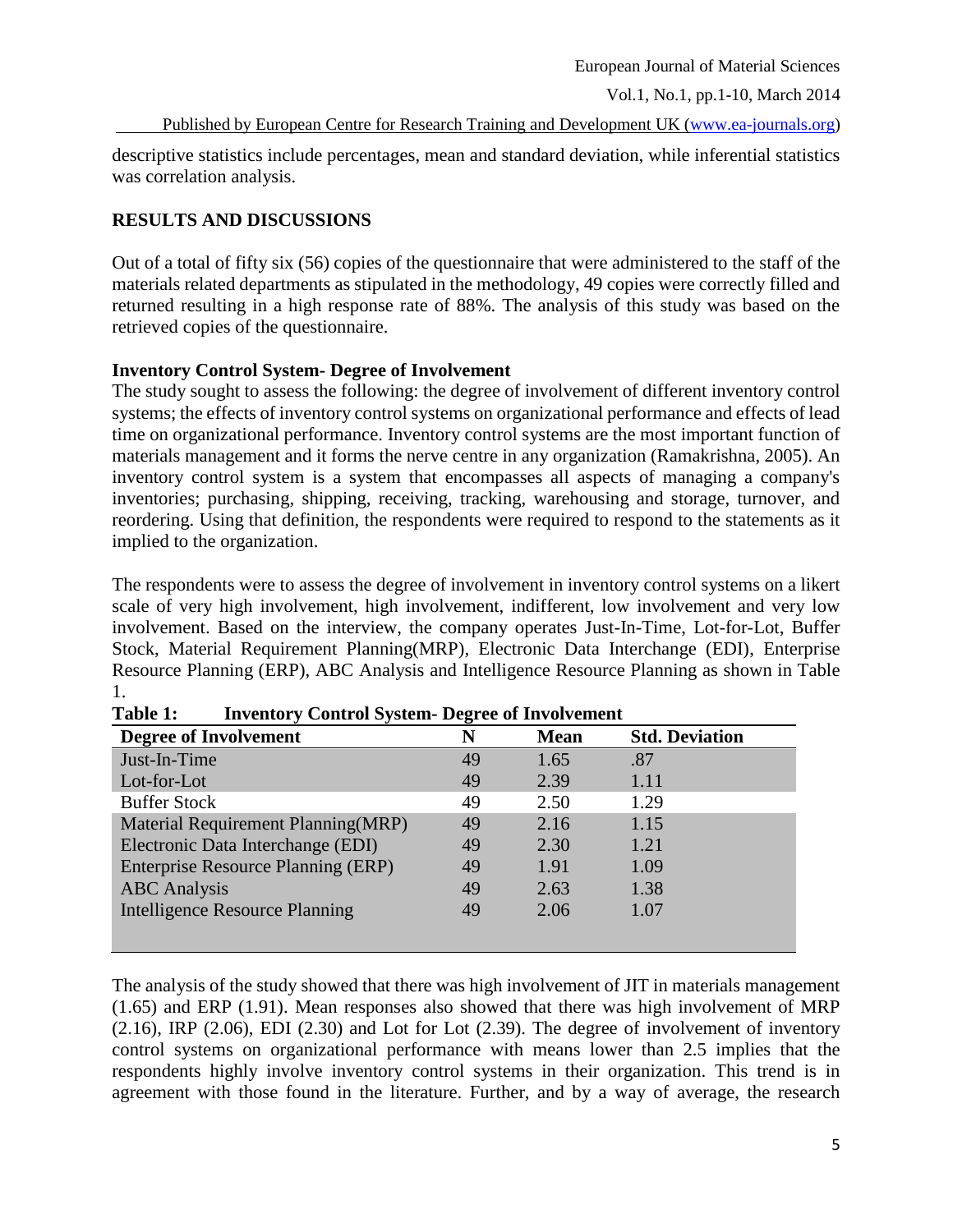Published by European Centre for Research Training and Development UK [\(www.ea-journals.org\)](http://www.ea-journals.org/)

findings showed that inventory control system ratings were a strong tool to support organizational performance.

To boost the performance of organizations, there is need for inventory control systems. Inventory control systems with the highest standard deviation were: ABC Analysis (1.38), Buffer Stock (1.29) and Electronic Data Interchange (1.21). All these responses showed that they were far from the mean thus implying that there was low involvement of these systems in the organization. However, the responses with low standard deviation included Just-In-Time (0.87), Intelligence Resource Planning (1.07) and Enterprise Resource Planning (ERP) (1.09). These responses were close to the mean, implying that the responses were not varied hence these inventory control system were highly involved in the organization.

### **Effects of Inventory Control System on Organizational Performance**

Inventory control system can also have a profound effect o organizational performance. From the findings, the results showed that the mean average of the Likert Scale1-5 used, 1 being strongly disagree and 5 being strongly agree, the respondents pointed out that inventory control systems were an important factor of organizational performance.

| <b>Effect</b>                    | N  | <b>Mean</b> | <b>Std. Deviation</b> |
|----------------------------------|----|-------------|-----------------------|
| <b>Reduction in wastes</b>       | 49 | 3.31        | 1.23                  |
| Reduction in production costs    | 49 | 3.48        | 1.48                  |
| Increased product quality        | 49 | 3.74        | 1.26                  |
| Timely deliveries                | 49 | 3.69        | 1.09                  |
| Increased profitability          | 49 | 3.63        | 1.22                  |
| Reduced stock levels             | 49 | 3.35        | 1.31                  |
| Decreased production cycle times | 49 | 3.74        | 1.12                  |
| System flexibility               | 49 | 3.74        | 1.03                  |
|                                  |    |             |                       |
|                                  |    |             |                       |

**Table 2: Effects of Inventory Control Systems on Organizational Performance**

From the descriptive statistics performed, mean responses with the highest effects included: increased product quality, decreased production cycle times and system flexibility (3.74), timely deliveries (3.69) and increased profitability (3.63). The effects of inventory control system with means higher than 3.5 implies that the respondents "Agree" that inventory control systems will lead to a high organizational performance. This trend is in agreement with those found in the available literature. Majority of the respondents admitted that inventory control systems are a highly significant factor to the organizational performance at New KCC Ltd. Eldoret.

Further, responses with means of approximately 3 meant that the respondents were "indifferent" of the said effects. These included: Reduction of wastes (3.31), reduced stock levels (3.35), and reduction of production costs (3.48). This can be attributed partly to the challenges facing materials management and to the lack of appropriate inventory control systems in the organization. The highest standard deviation was reduction in production costs (1.48), Reduced stock levels (1.31), Increased product quality (1.26) and Reduction in wastes (1.23) implying that these responses were far away from the mean hence not significant. The lowest standard deviation was from system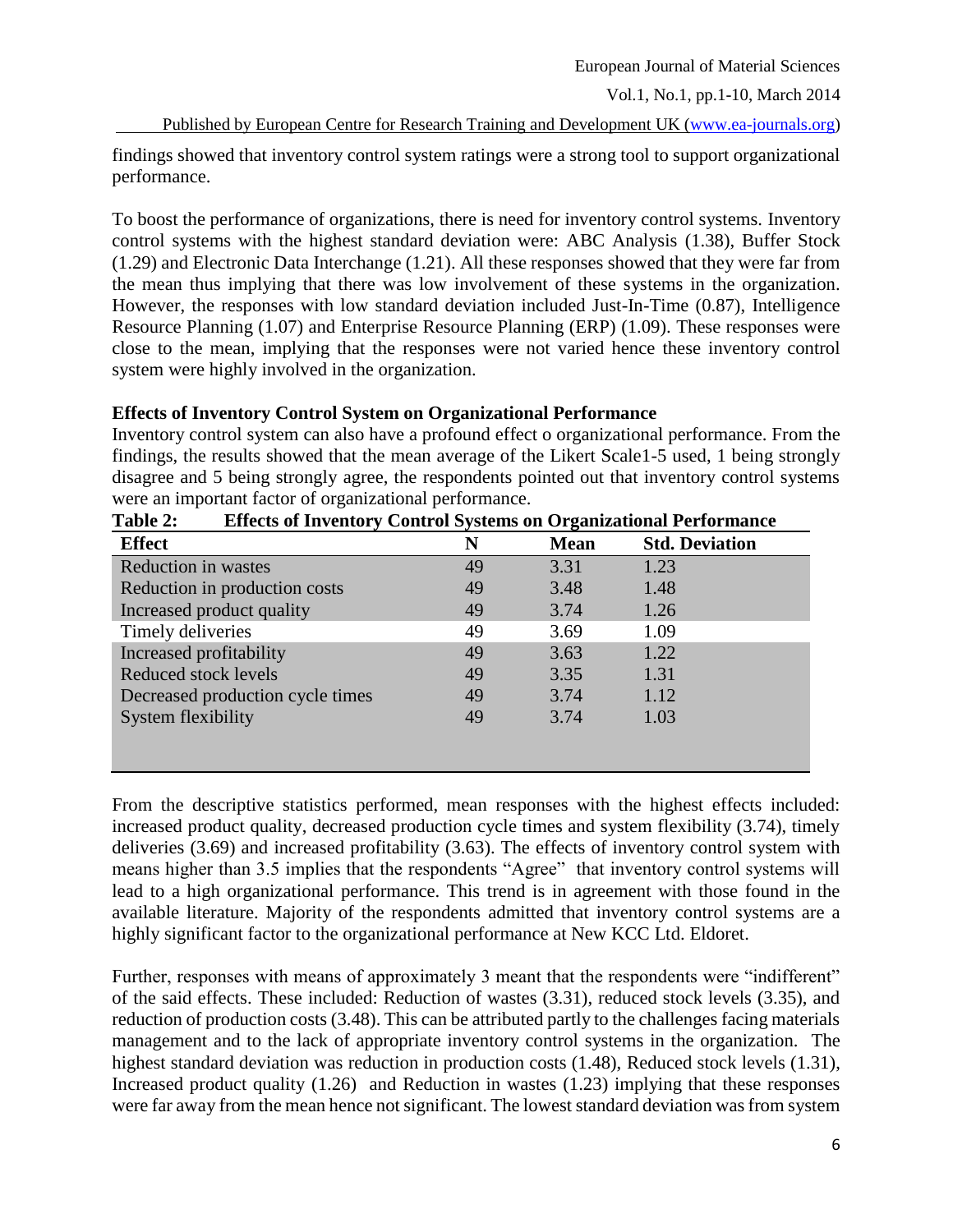Published by European Centre for Research Training and Development UK [\(www.ea-journals.org\)](http://www.ea-journals.org/)

flexibility (1.03) and Timely deliveries (1.09) implying that the responses were close to the mean hence was regarded significant because the respondents were in agreement with those effects. This can further be elaborated in Figure 1:

# **Figure 1:Inventory Control systems- Effects on organizationalperformance**



From the Figure 1, the analysis further showed that majority of the respondents agreed that inventory control systems can lead to a reduction of waste (65.6%), timely deliveries (53.1), decreased production cycle times (51.6), which in turn affects the organizational performance.

Further, the results showed that the coefficient correlation between inventory control systems and organizational performance is 0.884. This meant that there was a strong positive relationship between inventory control systems and organizational performance of New KCC Ltd. Eldoret hence has contributed to the growth and performance of the company.

# **Effects of Lead Time on Organizational Performance**

Lead time is an important activity in effective materials management aimed at obtaining timely provision of materials, components and work-in progress. The main purpose of lead time is to actually enable the organization to acquire competitive advantages while delivering the right product at the correct place and at the right time hence satisfying the ultimate customer (Stevenson, 2001).

| <b>Effect</b>                    | N  | <b>Mean</b> | <b>Std. Deviation</b> |
|----------------------------------|----|-------------|-----------------------|
| Reduction in inventories         | 49 | 3.26        | 1.34                  |
| Shorter production cycle times   | 49 | 3.83        | 1.34                  |
| Reduced obsolescence and surplus | 49 | 3.67        | 0.99                  |
| Reduction in materials cost      | 49 | 3.42        | 1.41                  |
| Improvement in product quality   | 49 | 3.47        | 1.36                  |
| Increased sales                  | 49 | 3.37        | 1.35                  |
| Increased profitability          | 49 | 3.45        | 1.23                  |
| Increased customer satisfaction  | 49 | 4.03        | 1.08                  |
|                                  |    |             |                       |

**Table 3: Effects of Lead Time on Organizational Performance**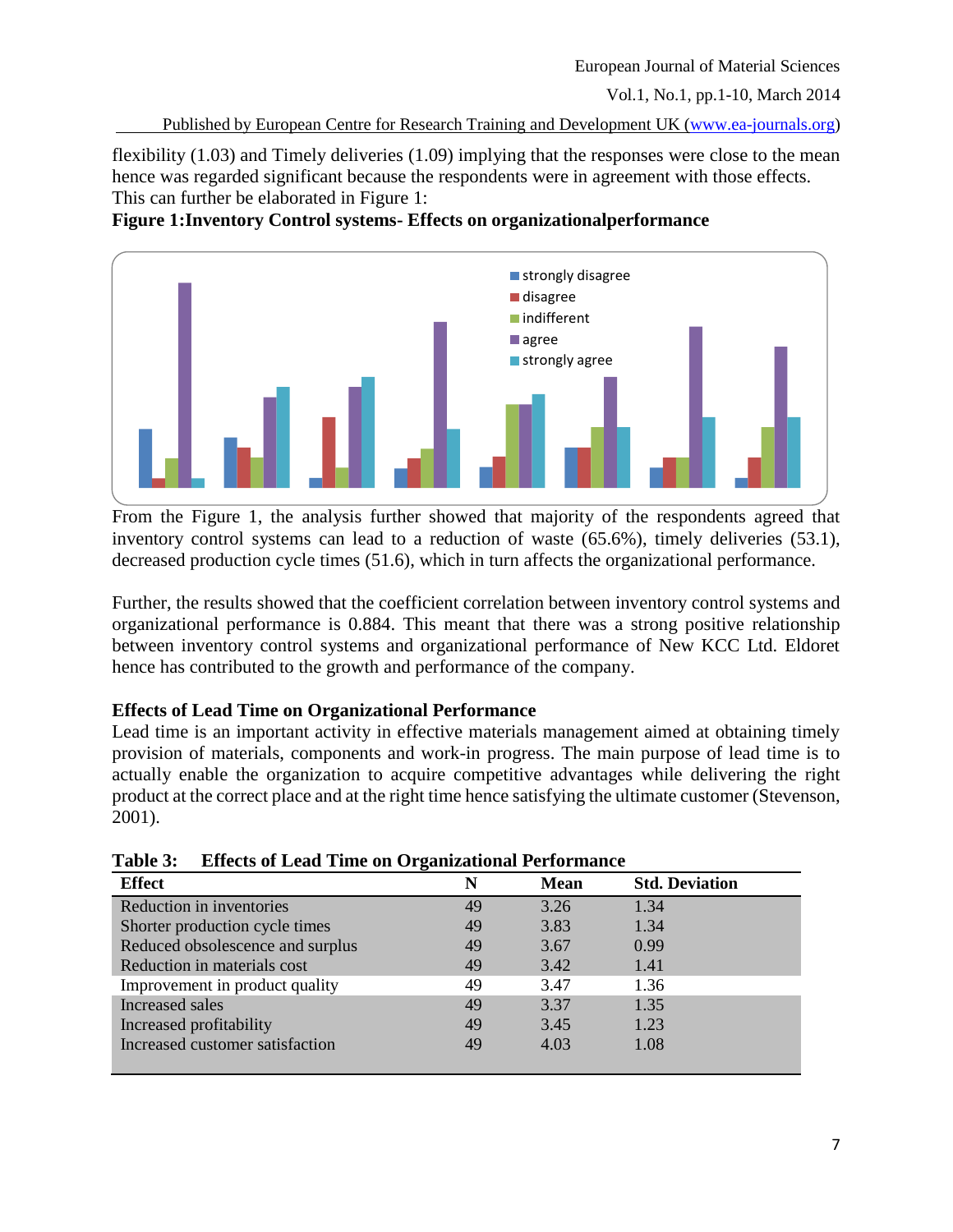Published by European Centre for Research Training and Development UK [\(www.ea-journals.org\)](http://www.ea-journals.org/)

From the descriptive statistics performed using the data collected relating to the effects of lead time of raw materials on organizational performance, the effects with the highest means included: customer satisfaction (4.03), shorter production schedules (3.83) and reduced obsolescence and surplus (3.67). These responses had means above 3.5 implying that the respondents "Agreed" with those propositions. Further, the results showed that the correlation coefficient between lead time and organizational performance is 0.451. Hence it can be deduced that there was a positive relationship between lead time and organizational performance.

Bowersox&Closs (2002), articulated that improvement in continuity of supplies with reduced lead times, will lead to improvement in cooperation and will also enhance cooperation's and communications with reduced duplication of efforts, reduction in material costs and improvement in quality control, which are the main benefits of materials management.

Correlation of the Study variables

|                          |                    | <b>Inventory</b> | <b>Lead time</b> | Organizational |
|--------------------------|--------------------|------------------|------------------|----------------|
|                          |                    | control          |                  | level of       |
|                          |                    | system           |                  | performance    |
| <b>Inventory control</b> | <b>Pearson</b>     |                  | $.940*$          | $.884*$        |
| system                   | <b>Correlation</b> |                  |                  |                |
|                          | Sig. (2-tailed)    |                  | .000             | .000           |
|                          | N                  | 49               | 49               | 49             |
|                          |                    |                  |                  |                |
|                          |                    |                  |                  |                |
| <b>Lead time</b>         | <b>Pearson</b>     | .940*            | $\mathbf{1}$     | .451           |
|                          | <b>Correlation</b> |                  |                  |                |
|                          | Sig. (2-tailed)    | .000             |                  | .782           |
|                          | N                  | 49               | 49               | 49             |
|                          |                    |                  |                  |                |
| Organizational           | <b>Pearson</b>     | $.884*$          | .451             | 1              |
| level                    | of Correlation     |                  |                  |                |
| performance              | Sig. (2-tailed)    | .000             | .782             |                |
|                          | N                  | 49               | 49               | 49             |
|                          |                    |                  |                  |                |

#### **Table 4: Correlation Analysis of the Variables Studied**

\*. Correlation is significant at the 0.05 level(2-tailed).

## **CONCLUSION**

The objective of the study was geared to provide useful insight to the future prospects of the Kenyan dairy companies if at all materials management is given priority as a total concept. The study established that there was a positive and significant relationship between inventory control system and lead time on organizational performance. This implies that through inventory control systems and lead time in materials management, an organization can achieve the benefits of effective use of labour, providing system flexibility, increasing productivity, decreasing lead times,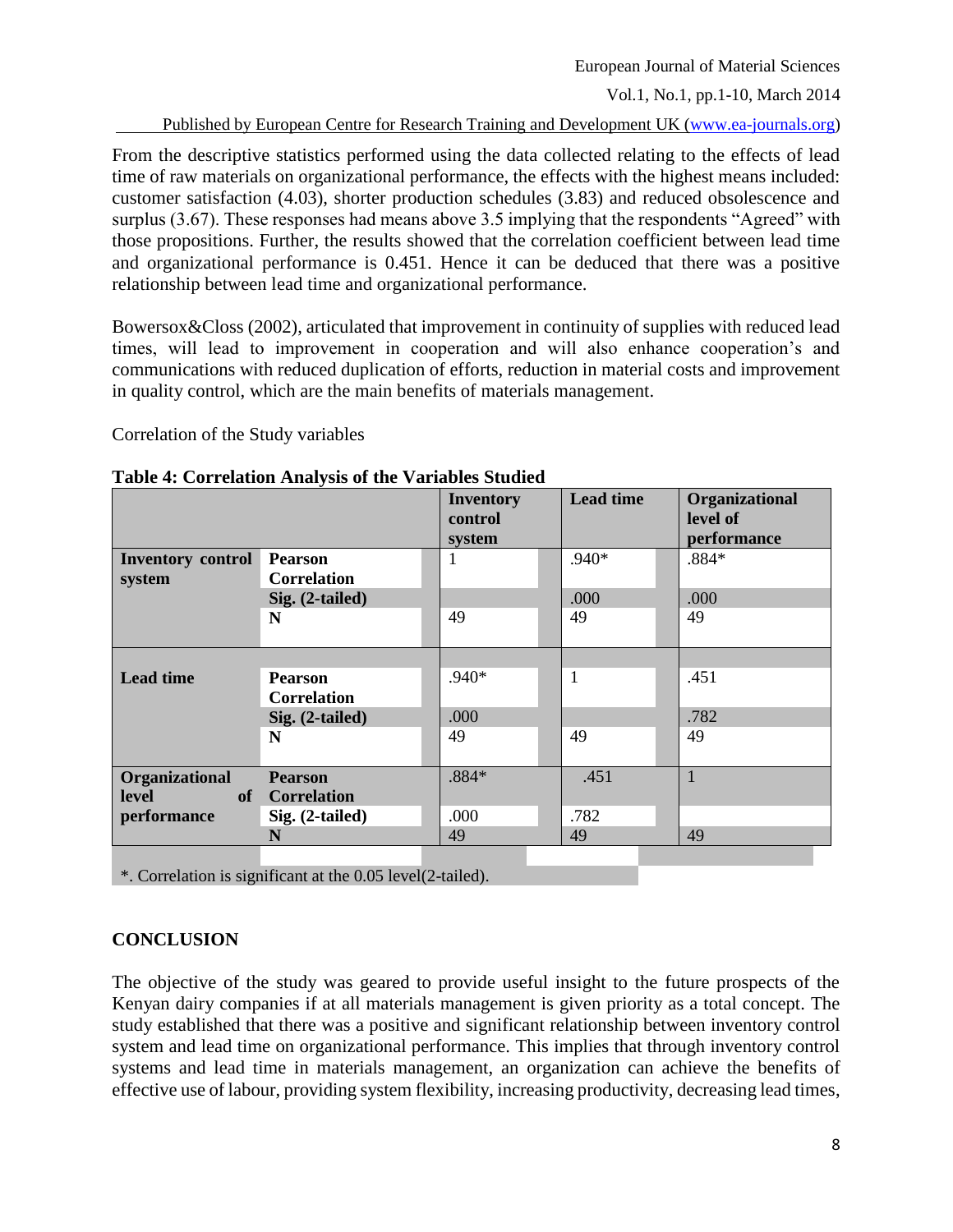European Journal of Material Sciences

Vol.1, No.1, pp.1-10, March 2014

Published by European Centre for Research Training and Development UK [\(www.ea-journals.org\)](http://www.ea-journals.org/)

reduction in wastes, reduction in production costs, increased product qualityare achieved.The ratings showed that inventory control systems played a vital role in organizational performance, and as such, organizations must ensure that inventory control system be highly involved in material management activities hence achieving higher organizational performance.The results also showed that the coefficient correlation between inventory control systems and organizational performance is 0.884. This meant that there was a strong positive relationship between inventory control systems and organizational performance of New KCC Ltd. Eldorethence has contributed to the growth and performance of the company.It was also evident from the findings of the study that lead time contributes to organizational performance. Lead time showed how the organization acquires competitive advantages as it delivers the right product at the correct place and within the shortest time possible.Further, the results showed that the correlation coefficient between lead time and organizational performance is 0.451. Hence it can be deduced that there was a positive relationship between lead time and organizational performance. More significantly was the fact that there was a strong positive correlation between lead time and inventory control systems of 0.940, hence it can be deduced that there was a strong positive relationship between inventory control systems and lead time on organizational performance.

## **RECOMMENDATION**

Based on the findings, it is inevitable to provide recommendations to the management of New KCC ltd. Eldoret, and other dairy companies on how to boost Materials Management in Kenyan Dairy Companies.The study recommends that there is need to enormously employ inventory control systems and information and communication technology especially in MRP so as to excel and guarantee its future, hence improving organizational performance. Further, the study recommends that the Dairy Companies in Kenya should increase their resource commitment to staff training and Research and Development in materials management so as to develop the necessary skills, update their knowledge, and enhance New Product Development.

Finally, the study recommends that there is need for organizations to adopt the use of information technology, that will not only help in information sharing, but also will help in hastening orders from suppliers hence shortening the lead time. Further, the study recommends that the organization form an expediting committee that will help in following up of orders with the suppliers hence delivering the products at the right time. Materials Management Department therefore should to support the management of an organization in the production activities. It should help in marketing, selling, promotion and even control of all types of materials for its quantity, quality and cost.